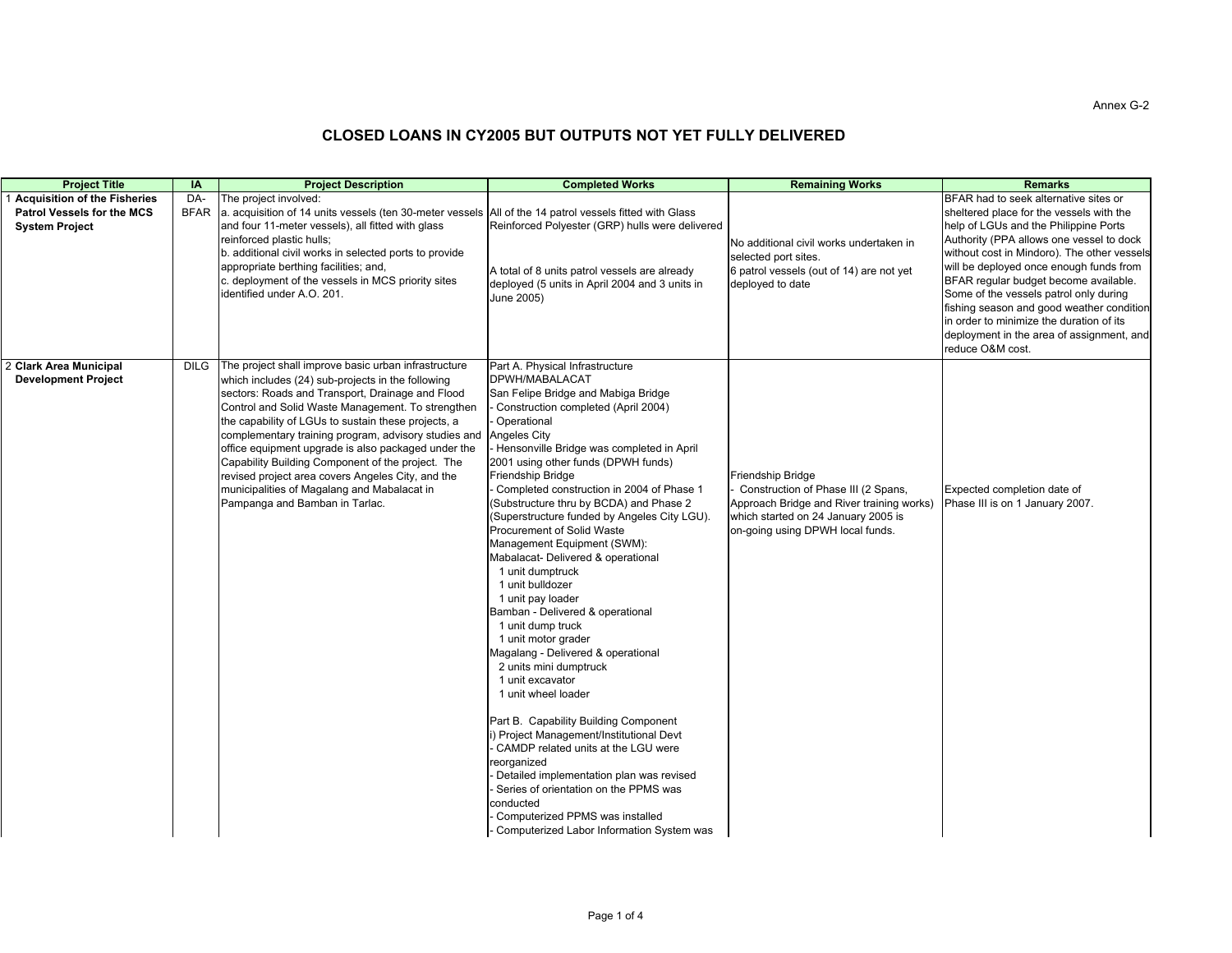#### Annex G-2

| <b>Project Title</b> | IA | <b>Project Description</b> | <b>Completed Works</b>                                              | <b>Remaining Works</b> | <b>Remarks</b> |
|----------------------|----|----------------------------|---------------------------------------------------------------------|------------------------|----------------|
|                      |    |                            | installed                                                           |                        |                |
|                      |    |                            | Prepared the CAMDP Sustainability Framework                         |                        |                |
|                      |    |                            | and discussed with LGU LCE and Key Personnel.                       |                        |                |
|                      |    |                            | This framework includes the sustainability                          |                        |                |
|                      |    |                            | strategies, structure and role of the Regional                      |                        |                |
|                      |    |                            | Offices.                                                            |                        |                |
|                      |    |                            | ii) Training                                                        |                        |                |
|                      |    |                            | Implemented skills building activities for the LTP                  |                        |                |
|                      |    |                            | such as monthly learning sessions, Training of                      |                        |                |
|                      |    |                            | Trainer's workshop, TNA and Curriculum                              |                        |                |
|                      |    |                            | Formulation Workshops. LTP member's hands                           |                        |                |
|                      |    |                            | on application of learning thru active participation                |                        |                |
|                      |    |                            | in Barangay Training Workshops as Resource                          |                        |                |
|                      |    |                            | persons, facilitators, or/and training managers.                    |                        |                |
|                      |    |                            | iii) LGU Human Resource Development                                 |                        |                |
|                      |    |                            | Re-organized the LGU Trainor's Pool                                 |                        |                |
|                      |    |                            | Solid Waste Management                                              |                        |                |
|                      |    |                            | Completed the SWM plan for Bamban,                                  |                        |                |
|                      |    |                            | Magalang, Angeles City and                                          |                        |                |
|                      |    |                            | Mabalacat                                                           |                        |                |
|                      |    |                            | iv) Community Participation                                         |                        |                |
|                      |    |                            | IEC activities of the SWM unit in the                               |                        |                |
|                      |    |                            | Barangay was conducted                                              |                        |                |
|                      |    |                            | Awareness campaign on the solid waste                               |                        |                |
|                      |    |                            | mangement system has been conducted.                                |                        |                |
|                      |    |                            | Financial Management/Revenue Enhancement                            |                        |                |
|                      |    |                            | Magalang and Bamban has approved their                              |                        |                |
|                      |    |                            | updated Local revenue code                                          |                        |                |
|                      |    |                            | Cost Accounting system introduced                                   |                        |                |
|                      |    |                            | by CAMDP was also implemented.                                      |                        |                |
|                      |    |                            | v) Equipment Operation and Maintenance Mgmt                         |                        |                |
|                      |    |                            | Manual has been completed and delivered to                          |                        |                |
|                      |    |                            | LGU's and conducted training for the operation                      |                        |                |
|                      |    |                            | and mainteance of the equipment.                                    |                        |                |
|                      |    |                            | - Provided the participating LGUs office                            |                        |                |
|                      |    |                            | equipment (i.e. sets of computer, phoyocopying                      |                        |                |
|                      |    |                            | machine, multimedia projector)<br>vi) Management Information System |                        |                |
|                      |    |                            | The final installation of CLIS and PPMS                             |                        |                |
|                      |    |                            | softwares in 4 LGUs is now completed and                            |                        |                |
|                      |    |                            | operational.                                                        |                        |                |
|                      |    |                            | vii) Trainings/Meetings/Coaching Conducted                          |                        |                |
|                      |    |                            | - Training Needs Assessment (TNA)                                   |                        |                |
|                      |    |                            | Implementation Workshop                                             |                        |                |
|                      |    |                            | - Hands-On Training on Project Financial                            |                        |                |
|                      |    |                            | Management (2 LGUs)                                                 |                        |                |
|                      |    |                            |                                                                     |                        |                |
|                      |    |                            | . Workehon on the Finalization of the Municinal                     |                        |                |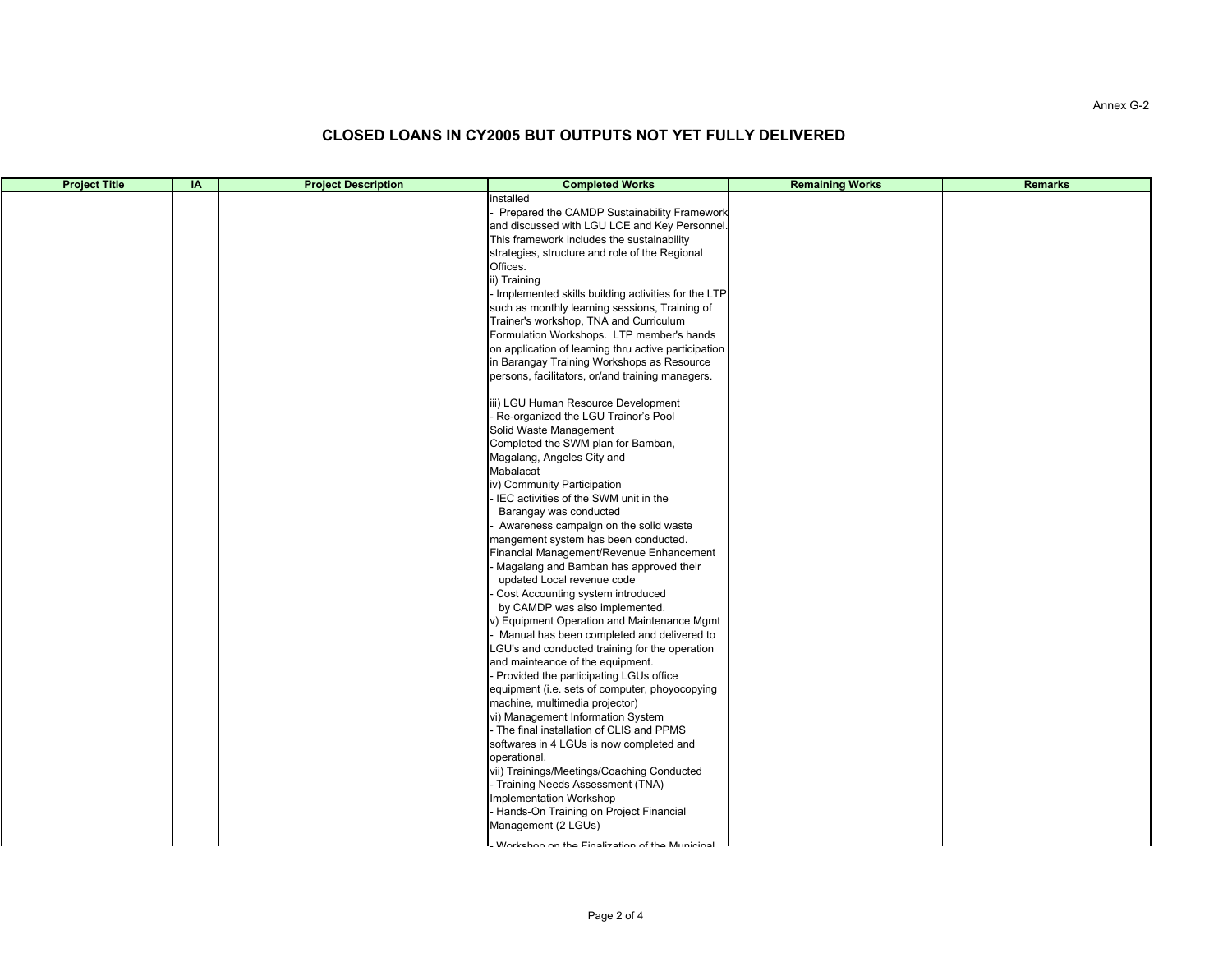| <b>Project Title</b>                  | IA | <b>Project Description</b>                                                                        | Completed Works                                                                               | <b>Remaining Works</b>      | <b>Remarks</b>                                                        |
|---------------------------------------|----|---------------------------------------------------------------------------------------------------|-----------------------------------------------------------------------------------------------|-----------------------------|-----------------------------------------------------------------------|
|                                       |    |                                                                                                   | Solid Waste Management Plan of Magalang                                                       |                             |                                                                       |
|                                       |    |                                                                                                   | Training Needs Assessment (TNA) Result                                                        |                             |                                                                       |
|                                       |    |                                                                                                   | Processing Workshop                                                                           |                             |                                                                       |
|                                       |    |                                                                                                   | TNA Result Feedback and Curriculum                                                            |                             |                                                                       |
|                                       |    |                                                                                                   | Formulation Workshop                                                                          |                             |                                                                       |
|                                       |    |                                                                                                   | - Seminar on R. A 9184 and its Implementing<br><b>Rules and Regulations</b>                   |                             |                                                                       |
|                                       |    |                                                                                                   | Hands-On Training on Basic Computer                                                           |                             |                                                                       |
|                                       |    |                                                                                                   | Applications                                                                                  |                             |                                                                       |
|                                       |    |                                                                                                   | - PMO Strategic Planning Workshop                                                             |                             |                                                                       |
|                                       |    |                                                                                                   | - LGU Strategic Planning Workshop (4 LGUs)<br>- Learning Session: Introduction to Training (4 |                             |                                                                       |
|                                       |    |                                                                                                   | LGUs)                                                                                         |                             |                                                                       |
|                                       |    |                                                                                                   | - Training of Trainers for LTP                                                                |                             |                                                                       |
|                                       |    |                                                                                                   | Community participation (4 LGUs)                                                              |                             |                                                                       |
|                                       |    |                                                                                                   | Equipment Operation & Maintenance Mgmt                                                        |                             |                                                                       |
|                                       |    |                                                                                                   | Training of Trainers for PMO/DILG<br>- SWM Experiential Learning LTP                          |                             |                                                                       |
|                                       |    |                                                                                                   | - CLIS/PPMS Installation & Workshop (4 LGUs)                                                  |                             |                                                                       |
| 3 Provincial Cities Water Supply LWUA |    | The project involves upgrading and integrating water                                              | Water supply systems completed in Tanay                                                       | <b>Training Center</b>      | Project is 93.5% complete but                                         |
| Project (PCWSP) V                     |    | supply system of 11 provincial cities/municipalities in                                           | (Rizal), Pinamalayan (Mindoro), Metro Roxas                                                   |                             | still under suspension. LWUA                                          |
|                                       |    | order to expand water services and to provide safe<br>and potable water to the local inhabitants. | (Adv. Implementation) Ph. 2, Surigao Metro<br>(Surigao del Norte)                             |                             | and the contractor recently<br>agreed with the constings of           |
|                                       |    | The project includes improvements and                                                             |                                                                                               |                             | V.O. #2. LWUA is expected to                                          |
|                                       |    | construction of facilities for the water supply system                                            |                                                                                               |                             | order the resumption of works                                         |
|                                       |    | of 11 water districts as well as procurement of                                                   |                                                                                               |                             | soon. Target completion is                                            |
|                                       |    | various equipment and water meter.                                                                |                                                                                               |                             | September 2006.                                                       |
|                                       |    |                                                                                                   |                                                                                               | San Jose del Monte, Bulacan | Project is 99.2% complete.                                            |
|                                       |    |                                                                                                   |                                                                                               |                             | Rewiring was completed end of                                         |
|                                       |    |                                                                                                   |                                                                                               |                             | May 2006. Testing and                                                 |
|                                       |    |                                                                                                   |                                                                                               |                             | commissionin gof the WTP in<br>"automatic mode began 1st week         |
|                                       |    |                                                                                                   |                                                                                               |                             | of June 2006. Initial testing                                         |
|                                       |    |                                                                                                   |                                                                                               |                             | showed failure in some of the                                         |
|                                       |    |                                                                                                   |                                                                                               |                             | test points required in automatic                                     |
|                                       |    |                                                                                                   |                                                                                               |                             | mode. According to the                                                |
|                                       |    |                                                                                                   |                                                                                               |                             | contractor, it will take 2 months<br>to correct and replace defective |
|                                       |    |                                                                                                   |                                                                                               |                             | imported instruments.                                                 |
|                                       |    |                                                                                                   |                                                                                               |                             | The project is now 87.02%                                             |
|                                       |    |                                                                                                   |                                                                                               | Candon, Ilocos Sur          | complete. With the approval of the                                    |
|                                       |    |                                                                                                   |                                                                                               |                             | V.O. #2 with 90 calendar days                                         |
|                                       |    |                                                                                                   |                                                                                               |                             | extension, the project contract                                       |
|                                       |    |                                                                                                   |                                                                                               |                             | completion date is moved to                                           |
|                                       |    |                                                                                                   |                                                                                               |                             | August 2006.                                                          |